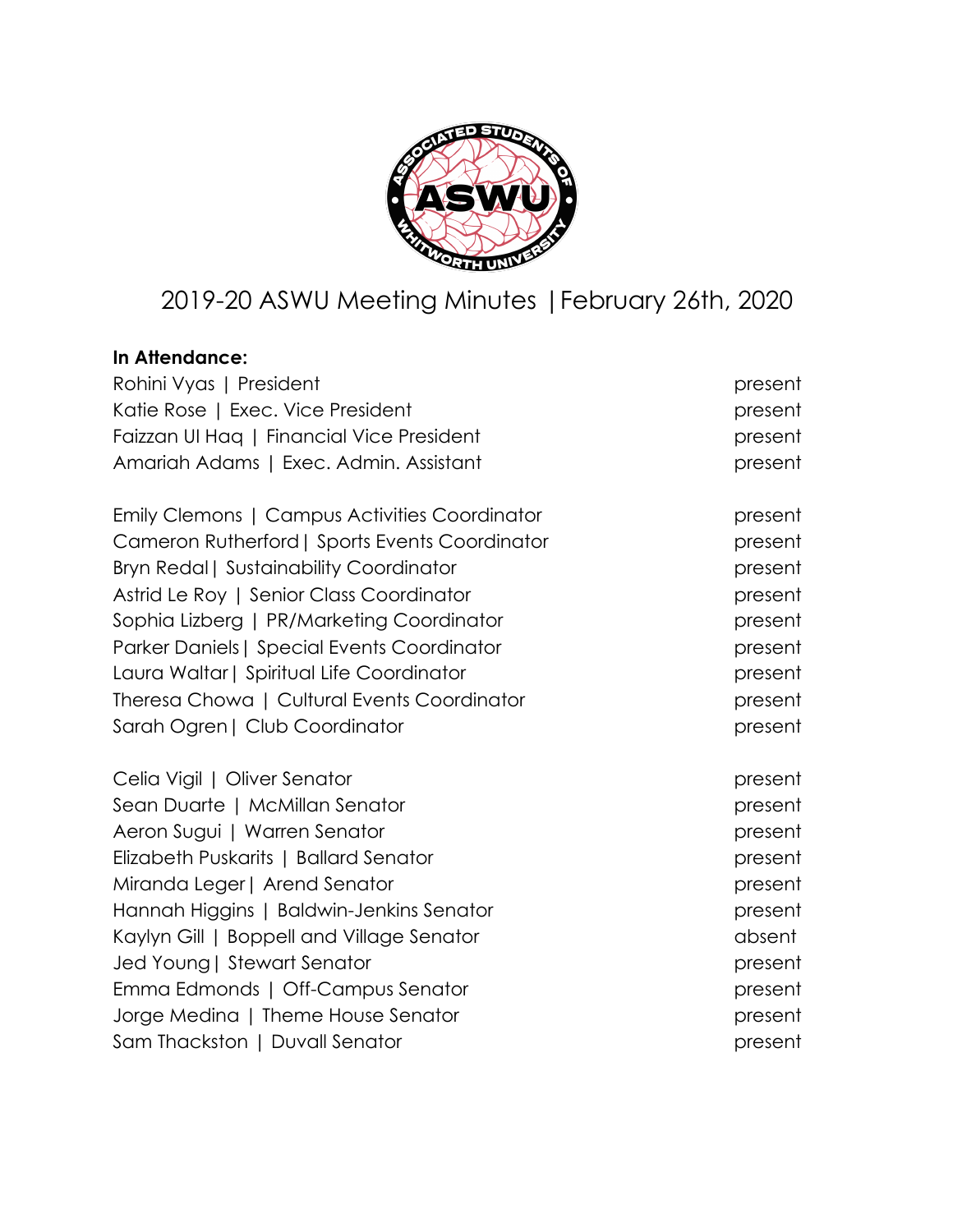| Ali Brandt   Off-Campus Representative           | present |
|--------------------------------------------------|---------|
| Behzad Barami   Off-Campus Representative        | present |
| Grace Fleming   Off-Campus Representative        | present |
| Grant Hill   Duv-Oliver Representative           | present |
| Timothy Leslie   Stew-B-Ville Representative     | present |
| Diana Diaz   Theme-Bop-End Representative        | present |
| Urzashi Lalwani   Warren Representative          | present |
| Aditi Beesani   Global Engagement Representative | present |

 $\_$  , and the set of the set of the set of the set of the set of the set of the set of the set of the set of the set of the set of the set of the set of the set of the set of the set of the set of the set of the set of th

 $\_$  , and the set of the set of the set of the set of the set of the set of the set of the set of the set of the set of the set of the set of the set of the set of the set of the set of the set of the set of the set of th

Meeting brought to order at 5:00 PM in ASWU Chambers. Honored original caretakers of the land. Mission Statement read by Grant **Introductions** 

#### **Approval of Minutes**

Motion by Hannah, seconded by Liz in Favor 16 | opposed 0 | abstaining 0 Motion passes

#### **Speaker: Todd Sandberg, Taizzo & Students from Kwansei Gaukin University**

Todd: Hello, I'm the director of the rec center. Next two weeks we have a visit from Kwansei Gaukin university, who we have an exchange program with. Here for two weeks to learn about the ed system in America. I always bring them by to collab or get to know each other session. Taizzo is a prof, 18th year coming to Spokane. First trip in 1993. It has been quite some time

 $\_$  , and the set of the set of the set of the set of the set of the set of the set of the set of the set of the set of the set of the set of the set of the set of the set of the set of the set of the set of the set of th

Tiazzo: have you guys met me before? You all look alike. We are from the university. We are a sister city to Spokane. Ed major students, teachers someday somehow hopefully. Here to visit schools. Also visiting preschools. Visiting those places to observe and interact with those children. We covered evergreen and northwest Christian. We are seeing the hockey game and basketball game. Also doing lots of shopping. We are recruiting you guys for dodgeball game next Wednesday and we will still beat you guys.

\_\_\_\_\_\_\_\_\_\_\_\_\_\_\_\_\_\_\_\_\_\_\_\_\_\_\_\_\_\_\_\_\_\_\_\_\_\_\_\_\_\_\_\_\_\_\_\_\_\_\_\_\_\_\_\_\_\_\_\_\_\_\_\_\_\_\_\_\_\_\_\_\_\_\_\_\_\_

Thank you for having us

#### **Club updates**

Sarah: hi, I'm Sarah, the club coordinator.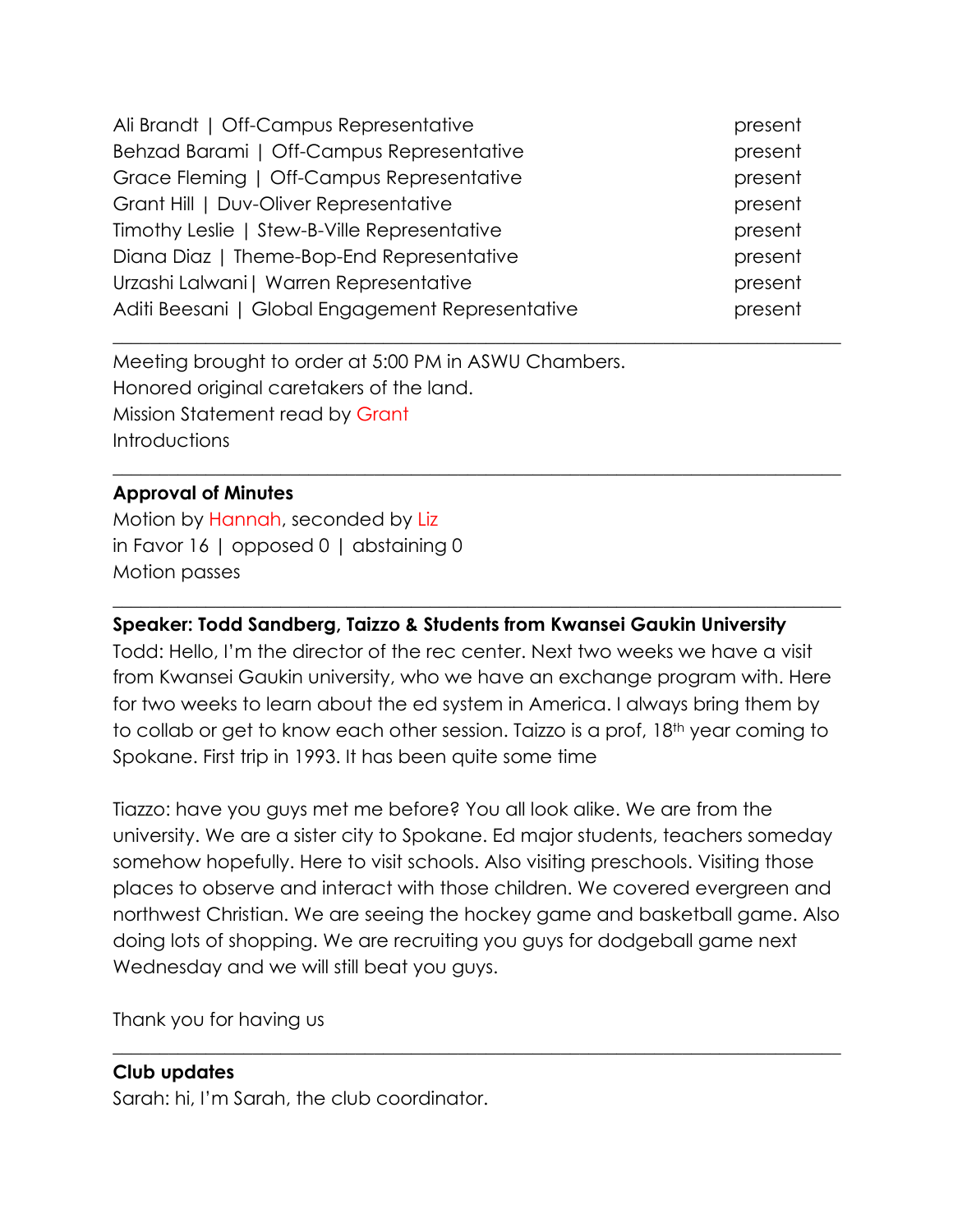### **Kipos**

Emily: I'm the club pres. We decided our priority would be with sustainable environments on campus. Grass roots of students on campus wanting to protect the pine trees. For the pines. I am going to be in a meeting with admin tomorrow morning. Lands council in Spokane has a snowshoe hike. Environmental experts, all free, bring a mug for free coffee. With Bryn we are doing a wasted project. 0 waist for period of lent. One poster for that, smaller ones going up as well. Creation conference, new event in Spokane one faculty member speaking at the Christian environment conference. Environmental concern and why it should concern us. Apply for internships. Young evangelicals for environment trip to Washington dc. Promoting the eco rep and garden theme house this year. Preserve community around the garden. Meeting Tuesday 7pm conference next to veteran's lounge. We had our meeting yesterday to discuss what we plan to plant in the garden

#### **Chess Club**

Cameron: I'm the ex-president. Someone taking over the club next year. Tournament coming Saturday March 7<sup>th</sup>. Tuesday 4:30-6:30 Dixon 107/108. Play chess and have occasional tournaments

 $\_$  , and the set of the set of the set of the set of the set of the set of the set of the set of the set of the set of the set of the set of the set of the set of the set of the set of the set of the set of the set of th

#### **President Updates**

Katie: Board of trustee committees have been assigned. If you need information, you need to get a hold of Rohini. We need two people tonight. Forming search committee for craig replacement, no meetings or times set yet, but we need two people tonight. Emily and Miranda and Theresa. We don't know when the meetings are just yet.

 $\_$  , and the set of the set of the set of the set of the set of the set of the set of the set of the set of the set of the set of the set of the set of the set of the set of the set of the set of the set of the set of th

#### **FVP Updates**

Faizzan: Capital: \$14,947.58 Unallocated: \$ 17,460.56 I'll send out monthly updates this upcoming weekend, so you know how much money you have

 $\_$  , and the set of the set of the set of the set of the set of the set of the set of the set of the set of the set of the set of the set of the set of the set of the set of the set of the set of the set of the set of th

#### **EVP Updates**

Ally: meal cards are here if you want one after the meeting. Bookstore café naming vote before March 11<sup>th</sup>. SEC met and applications start next Wednesday. CBS rules are still needed by Katie. Student highlight for Michael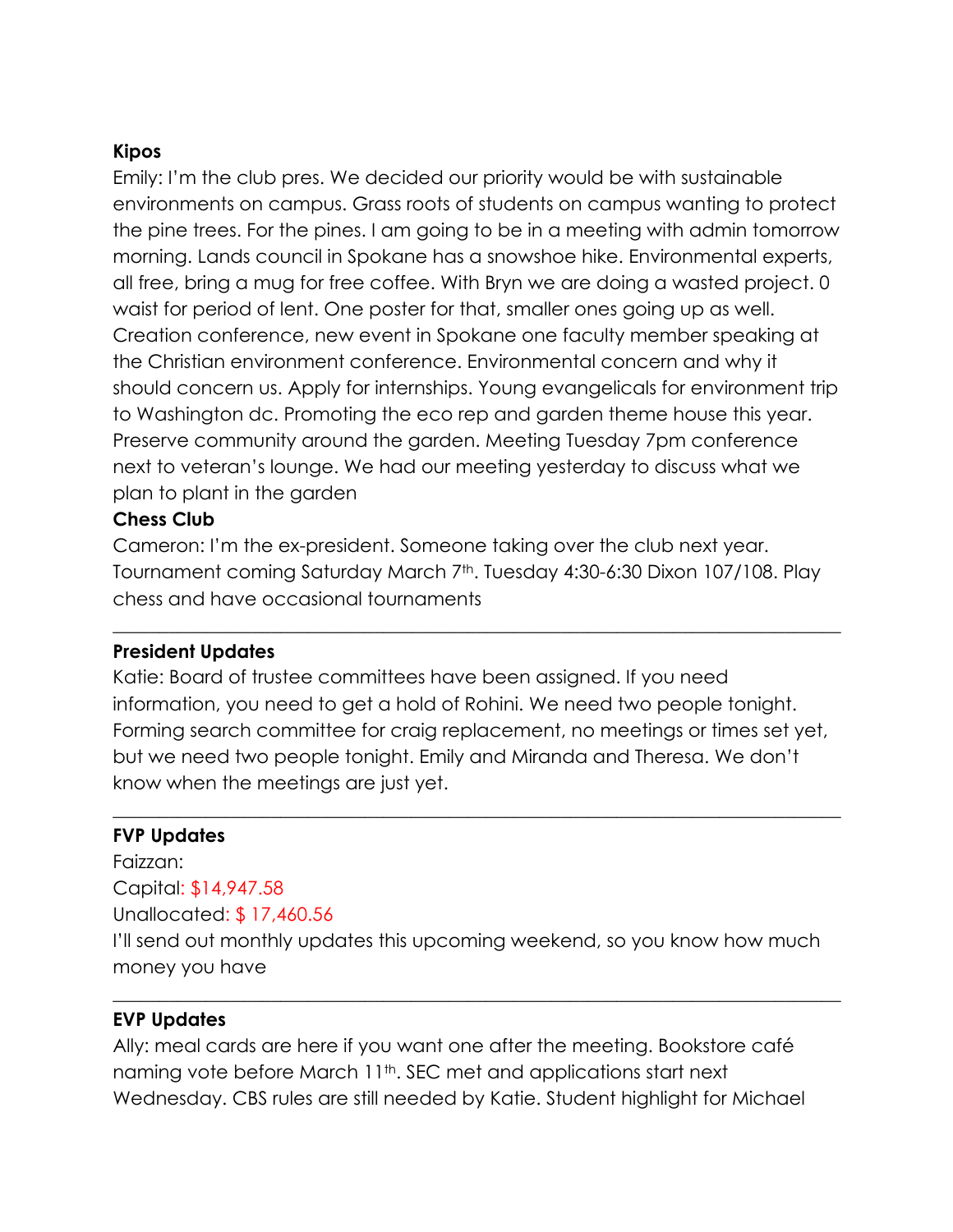and rick the hub manager. Bookstore vote sent to senators in GER. Also posted on pirate port.

 $\_$  , and the set of the set of the set of the set of the set of the set of the set of the set of the set of the set of the set of the set of the set of the set of the set of the set of the set of the set of the set of th

#### **Upcoming Events**

## **Casino night**

Emily: on Saturday, thanks for the help. Let me know if you can have pizza. Be here at 6-6:30. Black tie for everyone working the event. Mocktail stuff in the back. It's from 8-11

### **MacCombat**

Sean: the first Friday of next month the 6th 7-10. If you haven't advertised that yet, please hype it up. Send people my way.

### **Silent Disco**

Emily: next Saturday 8-111. Need help to load in stuff from the company. We are going to wear headphones.

## **Wasted: A Community Lent Project**

Bryn: already covered by Emily. Please partake, even if not full extent Oliver at 7:30 workshop

## **Awkward Middle School Dance**

Liz: March 14<sup>th</sup> 8-11 in URec. You dress up in middle school in order to party with your friends. Really cool lighting. Posters up soon

## **Black student caucus**

Theresa March 12<sup>th</sup> 5-7 in crows nest. Discussion on identity and community, dinner included

## **Basketball Game**

Cameron: 35 pizzas for the basketball game. Possible game on Saturday if we win

## **Unplugged**

Parker: on April 2<sup>nd</sup>. Singing band, routine, not eating pickles. Reach out to students, promotional video coming out soon

## **Constituency Reports**

## **Global Engagement Representative**

Aditi: I talked with international club. Lots of miscommunication with the budgeting with spring break trip for international students. Disappointed there are misunderstandings. More international students this year than previous. Two trips were planned in order to accommodate for the trip, understand you can't give the money you requisition, but they are wondering why they can't get money from ifest budget.

 $\_$  , and the set of the set of the set of the set of the set of the set of the set of the set of the set of the set of the set of the set of the set of the set of the set of the set of the set of the set of the set of th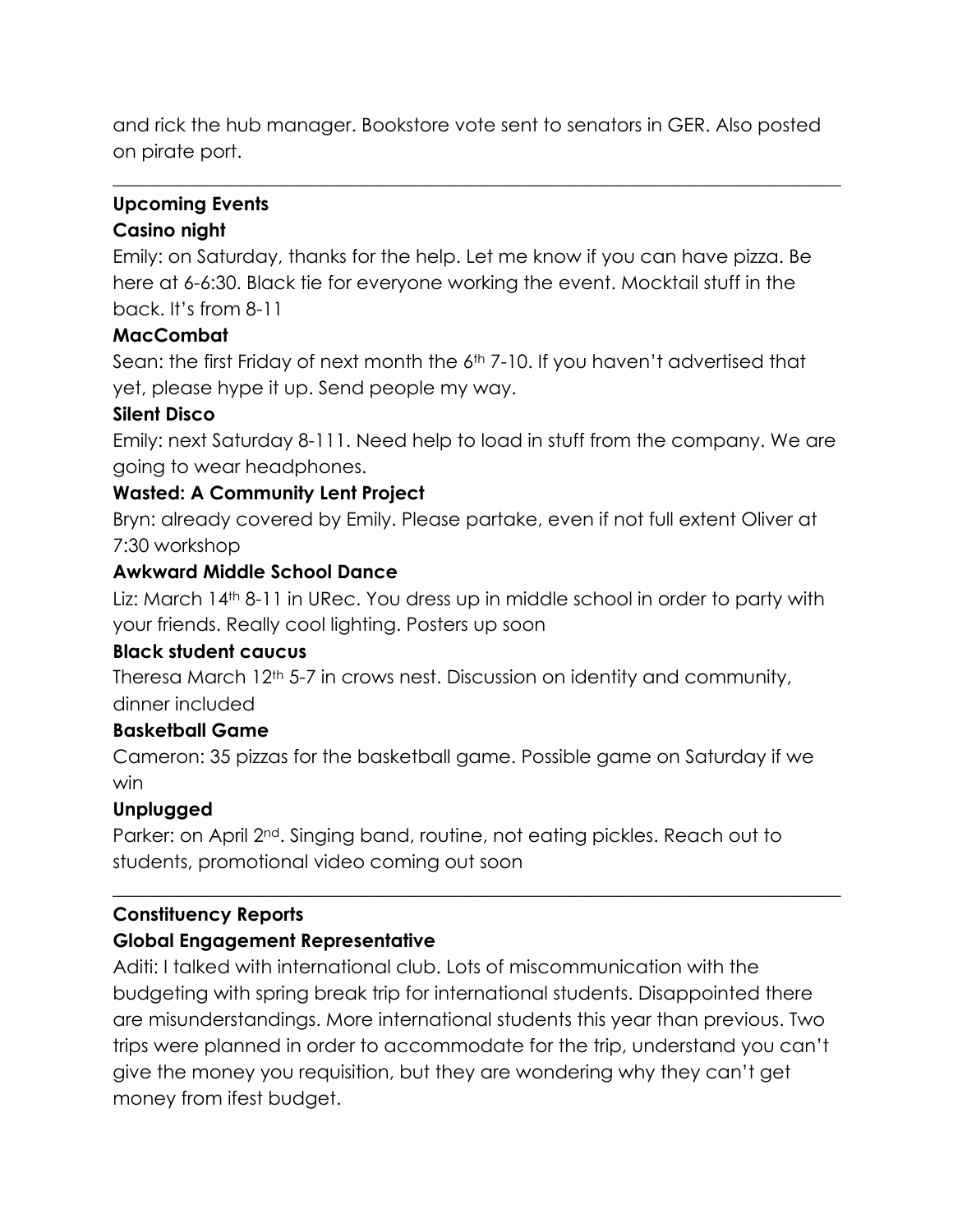Jason: separate line in the budget. That all it can't be spent for. We can't misuse funds.

Faizzan: If using student money for things its not allocated for, then we are being bad stewards.

Aditi: we could get the budget from ifest budget. Lots of misunderstandings.

Jason: I have a proposed solution to this. There's something we can do with this.

Faizzan: emphasis on communication, we are here to help you out. If you don't have budget approved for an event, please don't advertise it. If you have any other questions, we would be happy helping.

Student: Advertising a month ago. Requisition was denied. At the time we had a budget for ifest and were told we could go forward with it. Chewie made payments. Found out yesterday we can't get it done. We are here for a solution.

Laura: I value that you came to speak here. We value the international student community. Paperwork isn't allowing something coming through, wish I could do something about that. We are wanting to figure out a solution. It's good to work together, we want to support you going forward.

Jason: there is a lot of times that people at whitworth say "it's always been done that way". I wasn't left with a lot of info, so we don't always operate by those rules. Anything through ASWU funding needs to be cleared by FVP, finance committee or me, so don't listen to anyone else outside that.

#### **Theme Houses**

Jorge: residents are doing well, lots of people been getting sick

## **Off Campus**

Emma: things are good. Constituency report that the boys are having sad boy hours. I don't know what that means. High five off-campus boys. Movie night in March has been planned

#### **Stewart**

Jed: someone moved out, which is sad. We did do a primetime encouraging leadership roles. Playing minefield from ASWU training. Encouraging folks to take off shoes and serve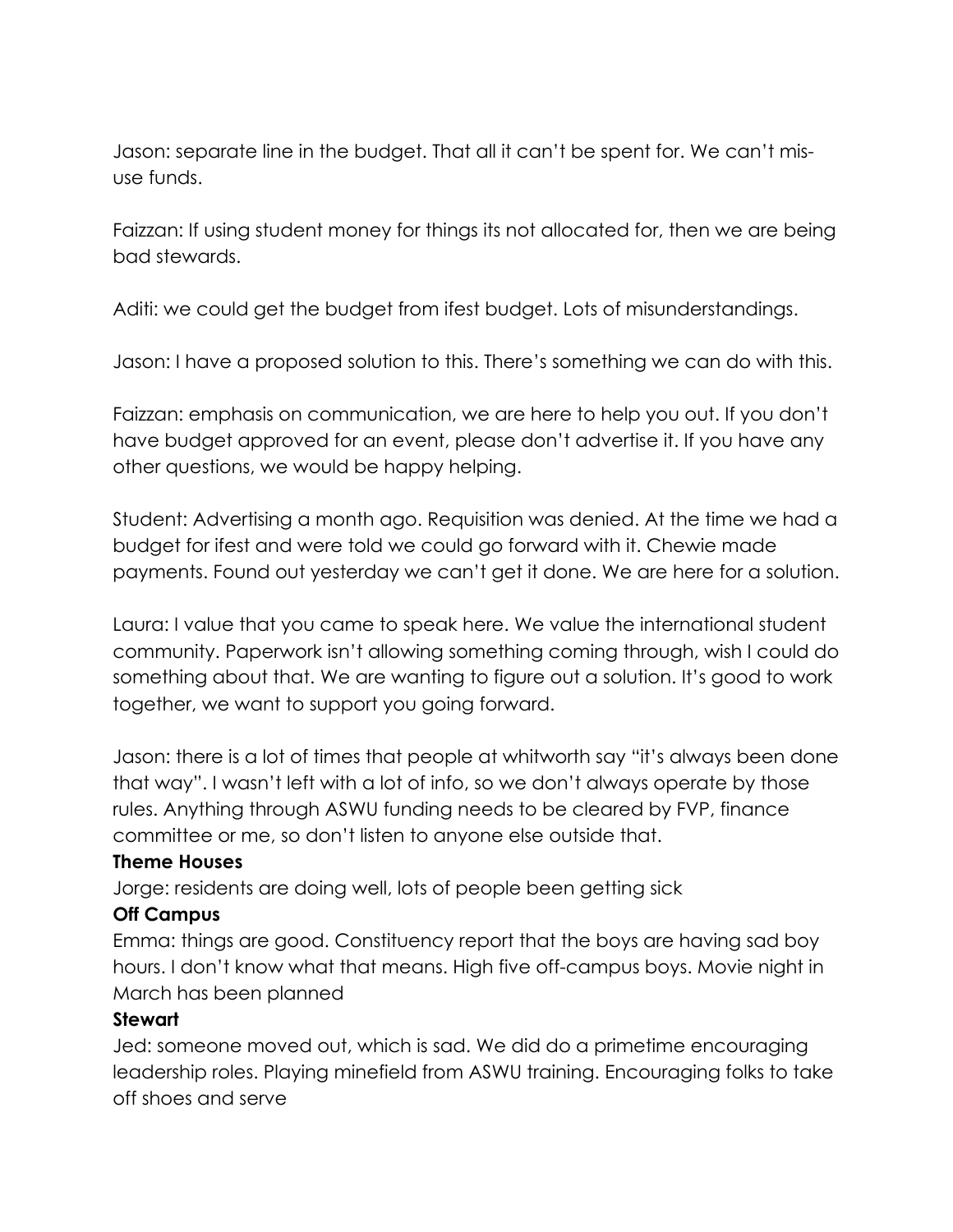## **Arend**

Miranda: we chilling'. We have a ra leaving this week. We're doing a little thank you thing for him. The beeping came back today and went away after a couple hours. People are starting to get sick too

## **Oliver**

Celia: lots of res applying for resident positions. A lot of visible community. Hanging out in the halls and on the lawn. People want the vending machine refilled.

### **Warren**

Aeron: not much going on in warren. Flu is going around, lots of studying for exams

### **Duval**

Sam: boys in Duvall aren't experiencing sad boy hours. Did mini golf in lounge last night

## **Baldwin-Jenkins**

Hannah: we're good. Tons of leadership applicants. And lots of sick people. New ra transitioning in this week. We still have quiet hours thankfully. Fireplace wasn't working and now it is. Root beer floats and vulnerability primetime last night

#### **McMillan**

Sean: we have the flu going around. MacCombat is coming. I make my res excited, they don't have an option

#### **Ballard**

Liz: we are doing bro tank designs are being submitted. Awkward middle school dance is going to be awesome. Four test next week, some have more than me so we're hanging in there.

 $\_$  , and the set of the set of the set of the set of the set of the set of the set of the set of the set of the set of the set of the set of the set of the set of the set of the set of the set of the set of the set of th

#### **Campus Vibes**

Hannah: for the pine's movement is happening and you can be a part of the change

Laura: unveiled this past Saturday. community speaker came in and we had fellowship time afterwards. Lot of people are connecting to pastors and talking to CMC's. continue reaching out for support

Student: I'm Pres of the developer students club on whitworth. We are trying to get more students in our club. Open to all majors. We are doing a challenge,